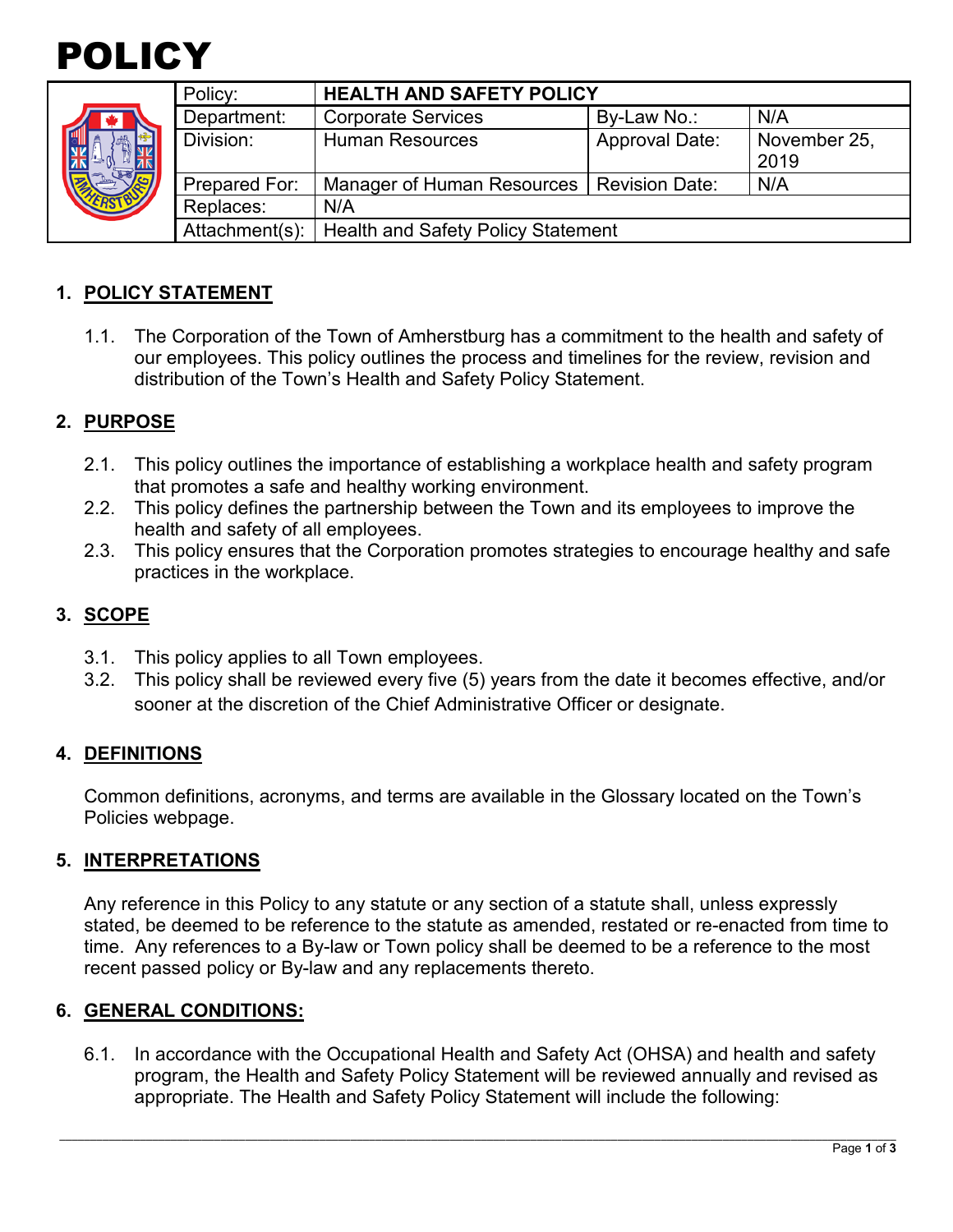- 6.1.1. A statement of clear commitment to establish a healthy and safe workplace, and the integration of health and safety in all company activities
- 6.1.2. A statement identifying the senior person responsible for ensuring that the policy is followed
- 6.1.3. A statement outlining the responsibilities of the Employer, Managers/Supervisors, Workers, Human Resources, and the Joint Health and Safety Committees
- 6.1.4. An assertion that all levels of management are accountable for their health and safety responsibilities in the same way they are accountable for any other management functions

# **7. RESPONSIBILITIES**

### 7.1. **Employer**

- 7.1.1. Ensure reporting staff are aware of the Health and Safety Policy Statement content
- 7.1.2. Sign copies of the revised Health and Safety Policy Statement

### 7.2. **Human Resources Division**

- 7.2.1. Ensure the Health and Safety Policy Statement is current, dated and reviewed on an annual basis
- 7.2.2. Facilitate discussion to validate or change the existing Health and Safety Policy **Statement**
- 7.2.3. Draft the Health and Safety policy in consultation with the employer and workers
- 7.2.4. Distribute copies of the revised Health and Safety Policy Statement for posting

#### 7.3. **Supervisors/Managers**

- 7.3.1. Ensure staff are aware of the Health and Safety Policy Statement content
- 7.3.2. Review the Health and Safety Policy Statement with their respective staff when updates are made

#### **8. COMMUNICATION**

8.1. The Health and Safety Policy Statement is posted in a high traffic area within the workplace

# **9. TRAINING**

- 9.1. All employees receive training on the Health and Safety Policy Statement on an annual basis
- 9.2. Training documents are signed, dated, and kept for reference in the Human Resources Division

#### **10.EVALUATION**

10.1. The Joint Health and Safety Committee (JHSC), during its workplace inspections, will ensure that the Health and Safety policy statement has been reviewed annually, dated and kept current